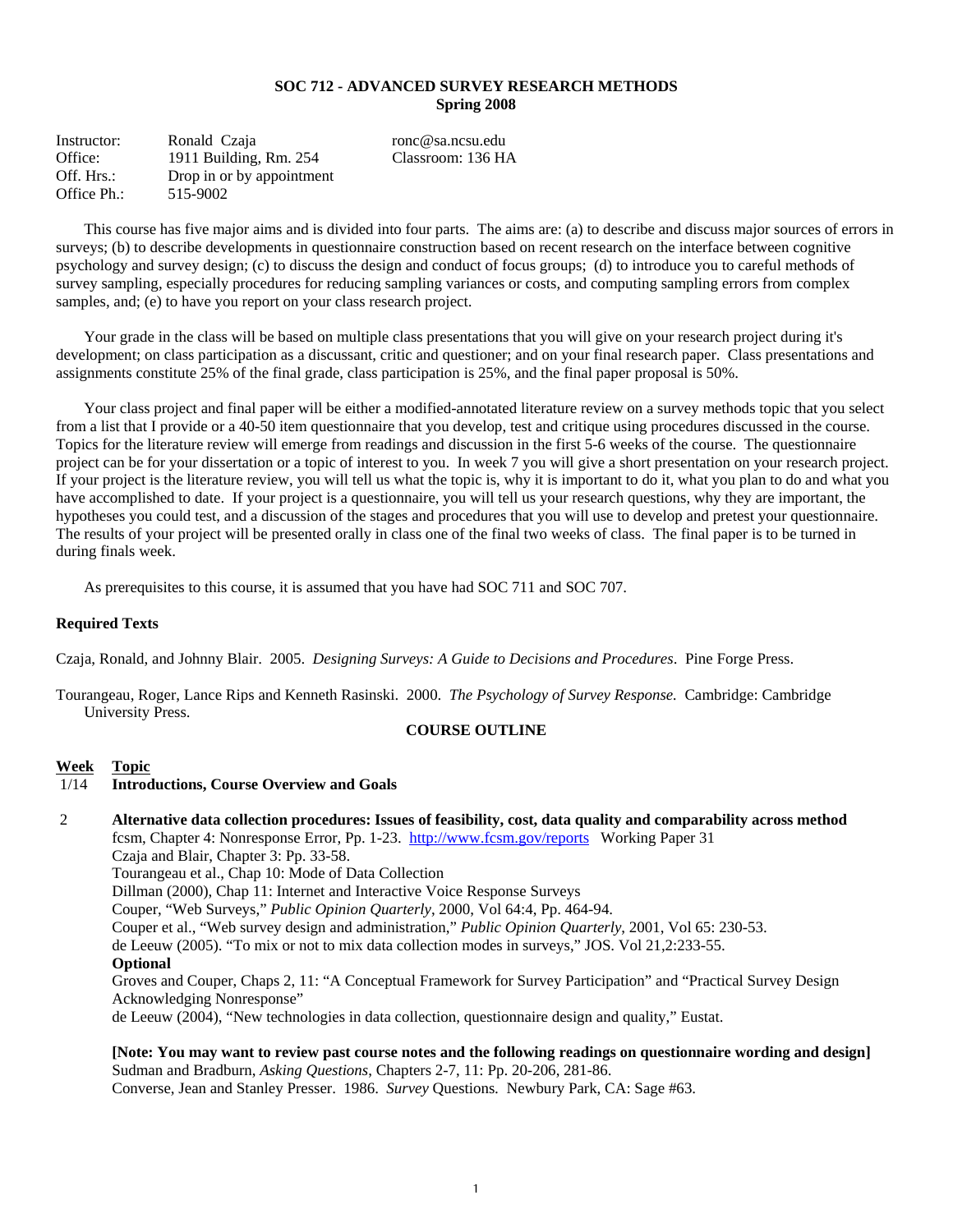# **Week Topic**

# 3 **Measurement error**

fcsm, Chapter 6: Measurement Error, Pp. 1- 33.

# **Cognitive processes in answering survey questions and methods for determining them**

Czaja and Blair, Chapters 4 & 5: Pp. 51-92.

 Tourangeau et al., Chaps 1-2: An Introduction and a Point of View, Respondents' Understanding of Survey Questions. Hippler et al., (1987), Chap 6: "Response Effects in Surveys," Pp. 102-21.

Conrad and Schober, "Promoting uniform question understanding in today's and tomorrow's surveys ," *Journal of Official Statistics*, 2005, 215-32.

# **Retrieval of autobiographical information, counting and estimation; Visual design**

Tourangeau et al., Chap 3: The Role of Memory in Survey Responding.

4 Blair and Burton, "Cognitive Processes Used by Survey Respondents to Answer Behavioral Frequency Questions," *Journal of Consumer Research*, 1987: Pp. 280-88.

Bradburn, et al., "Answering Autobiographical Questions: The Impact of Memory and Inference on Surveys, in *Science*, 1987: Pp. 157-61.

Dillman et al., "Achieving usability in establishment surveys through the application of visual design principles," JOS, 2005, 183-214

# **Effects of question order and content**

 The next four come from Schwarz and Sudman, (eds.), *Context Effects in Social and Psychological Research* Tourangeau et al., Chap. 7: Attitude Judgments and Context Effects. Schwaarz et al., "Assimilation and contrast effects in part-whole question sequences," *Public Opinion Quarterly*, 1991, Pp. 3-

23.

5 Willits and Saltiel, "Question Order Effects on Subjective Measures of Quality of Life," *Rural Sociology*, 60(4),1995: 654- 665

 Todorov, "Context effects in national health surveys," *Public Opinion Quarterly*, 2000,Vol 64:65-76. Moore, "Measuring New Types of Question-Order Effects: Additive and Subtractive," *Public Opinion Quarterly*, 2002, 66: 80-91.

# **Pretesting methodologies, e.g., focus groups and think-alouds to develop questionnaires**

Czaja, "Questionnaire Pretesting Comes of Age," *Marketing Bulletin, 1998: 52-66.* Czaja and Blair, Chapter 6: Pp. 103-24. Converse and Presser, Pp. 51-75.

# **The next four come from Schwarz and Sudman, (eds.),** *Answering Questions*

Fowler and Cannell, "Using Behavioral Coding to Identify Cognitive Problems with Survey Questions," Pp. 15-36.

6 DeMaio and Rothgeb, "Cognitive Interviewing Techniques: In the Lab and in the Field," Pp. 177-96. **Optional**

 Lessler and Forsyth, "A Coding System for Appraising Questionnaires," Pp. 259-292. Groves, "How Do We Know What We Think They Think Is Really What They Think?" Pp. 389-402.

# **Survey cooperation and Introduction to sampling; Sampling from existing frames & Coverage**

fcsm, Chapter 5: Coverage Error, Pp. 1-15.

fcsm, Chapter 3: Sampling Error, Pp. 1-11.

Groves and Couper, Chap 1: "An Introduction to Survey Participation."

 Groves et al., "Leverage-saliency theory of survey participation," *Public Opinion Quarterly*, 2000,Vol 64: 299-308. Keeter et al., "Consequences of reducing nonresponse in a national telephone survey," *Public Opinion Quarterly*, 2000,Vol 64: 125-48.

Czaja and Blair, Chapter 7: Pp. 125-42.

7-8 Focus Group Design **& Class presentations of research project topics**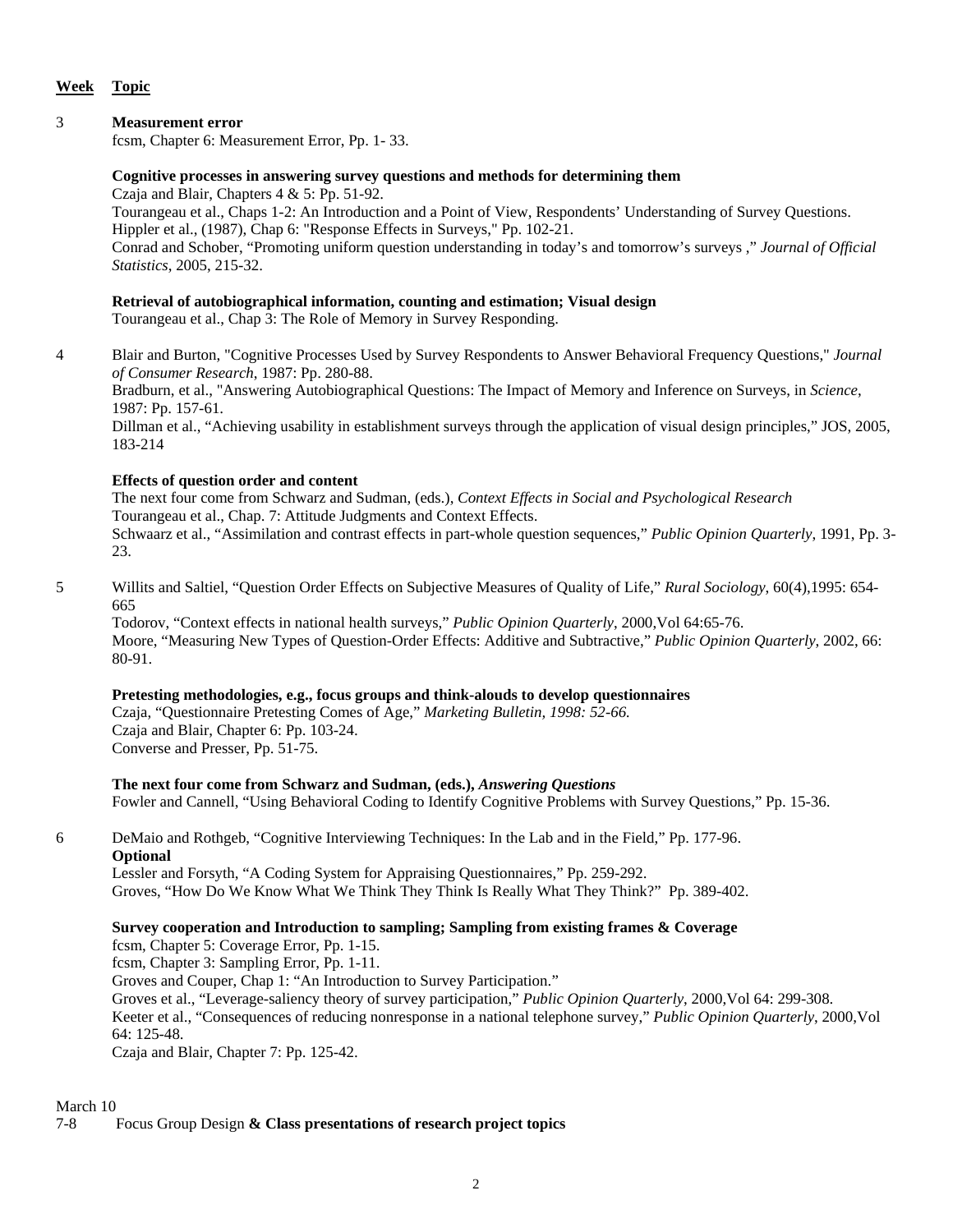## **Week Topic**

## 9 **Sample size determination**  Czaja and Blair, Chapter 7: Pp. 142-66 Aday, Chap 7: Pp. 143-176.

# 10 **Processing Error & Total Survey Error**

 fcsm, Chapter 7: Processing Error, Pp. 1-13. fcsm, Chapter 8: Total Survey Error, Pp. 1-13

# **Stratified sampling and Cluster samples**

Seymour Sudman, *Applied Sampling*, Chapter 6: Pp. 107-21, and 126-30; Chap. 4.

### 11 **Multi-stage samples**

 Seymour Sudman, *Applied Sampling*, Chapter 7. Czaja, "Sampling with Probability Proportionate to Size," in *The Encyclopedia of Biostatistics*, 2005, Vol. 7: Pp. 4764-70.

# 12 **Sampling variance estimation from complex samples**

Seymour Sudman, *Applied Sampling*, Chapter 8: Pp. 171-90. Brogan, Donna "Software for sample data, misuse of standard packages," *Ency. Of Biostat*., Pp. 4167-74.

## **Telephone samples**

 Czaja and Blair, Chapter 8: Pp. 167-92. J. Lepkowski, "Telephone Sampling Methods in the U.S.," in *Telephone Survey Methodology*, R. Groves et al., eds., 1988, Pp. 73-98. C. Tucker et al., "List-Assisted Telephone Sampling Design," *Public Opinion Quarterly*, 2002, 66: 321-38. *Special Issue:* Cell Phone Numbers and Telephone Surveying in the U.S. *Public Opinion Quarterly*, 2007, 71.

## 13 **Class presentations of research projects**

# **SUGGESTED RESOURCES**

The books below are suggested for general background and some specific readings are suggested for the major parts of the course.

### General Background

Aday, Lu Ann, 1996, *Designing and Conducting Health Surveys*. San Francisco: Wiley.

- Armitage, Peter and Theodore Colton, 1998, *Encyclopedia of Biostatistics. Chichester,UK: Wiley*
- Biemer, Paul P., et al. (eds.). 1991. *Measurement Errors in Surveys*. NY: Wiley.

Dillman, Don A. 1978. *Mail and Telephone Surveys*. NY: Wiley.

- Dillman, Don A. 2000. *Mail and Internet Surveys*. NY: Wiley.
- Groves, Robert M., et al. (eds.). 1988. *Telephone Survey Methodology*. NY: Wiley.

Groves, Robert M. 1989. *Survey Errors and Survey Costs. New York: Wiley & Sons.*

- Groves, Robert M and Mick Couper. 1998. *Nonresponse in Household Interview Surveys. New York: Wiley & Sons.*
- Frey, James. 1989. *Survey Research by Telephone*. Newbury Park, CA: Sage.

Lin, Nan. 1976. *Foundations of Social Research*. Hightstown, NJ: McGraw-Hill.

Lyberg, L., Collins, M., De Leeuw, E., Dippo, C., Schwarz, N., and Trewin, D., (Eds.). 1997. *Survey Measurement and Process Quality.* Somerset, NJ: John Wiley & Sons.

Mangione, T.W. 1995. *Mail Surveys: Improving the Quality. Thousand Oaks, CA: Sage.*

Rossi, Peter H., et al. (eds.). 1983. *Handbook of Survey Research*. San Diego, CA: Academic Press.